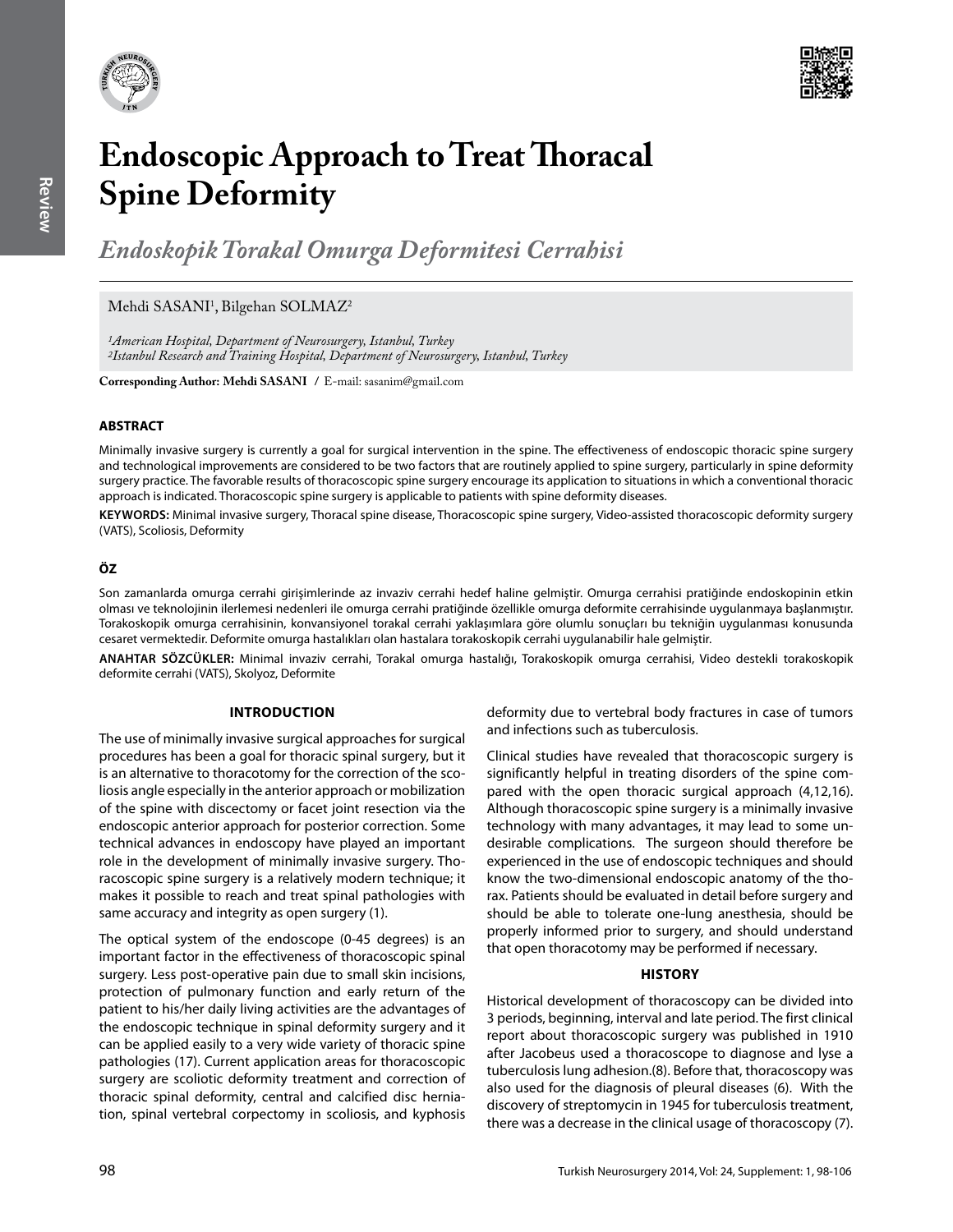This interval period passed silently until 1991. Lewis defined the use of thoracoscope for the treatment of many pulmonary diseases once again.

The application of thoracoscope for spine disease was independently developed by two colleagues: Mack-Regan (12,15) and Rosenthal (16). The use of thoracoscopy for thoracic spinal diseases was generalized by them. The first article on thoracoscopy for spinal disease was published by Mack and associates (12). A significant interest was then seen on the use thoracoscopic techniques for a wide variety of thoracic spine diseases, and numerous articles demonstrated the effectiveness of this technique for such disorders.

# *Surgical Anatomy*

The majority of thoracoscopic approaches are from the right side where there is a wide spinal study area lateral to azygos vein than to the aorta. In case of scoliotic deformity, the first portal place would be changed. If scoliotic angle correction will be performed with anterior instrumentation, anterior screw implantations would be appropriate to improve the correction strength of rods (Figure 1A-C). Below the Th9 level, a left-sided approach becomes possible as the aorta has moved away from the left posterolateral aspect of the spine to an anterior position as it passes through the diaphragm.

If entrance to the thoracic cavity is performed according to the anatomical positions of organs, the morbidity would be less. The major vessels such as the aorta, vena cava and azygos vein should definitely be protected.

Our experience with thoracoscopic surgery taught us that radiological images should be meticulously evaluated. Knowing the anatomic variation of vessels can help approach the patient with less mortality. The ligation of the segmental intercostals vessels at the waist of the vertebral body is a controversial subject. Many authors oppose performing ligation of the segmental vessels and preserve these vessels when performing discectomies alone and without instrumentation and divide and retract the vessels to expose the vertebral body (10). Winter showed in 1197 patients that ligation of segmental vessels causes no neurological deficit. In our experience of thoracoscopic surgery, ligating these vessels when doing discectomies alone or with instrumentation led to no neurologic deficits.

Thoracoscopic surgery can be performed easily from Th3 to Th10. However, the thoracolumbar junction can be restricted regarding exposure with the thoracoscope. Intimate knowledge of the anatomic landmarks is necessary in surgery. The diaphragm has muscle fibers, and the spleen on the left and liver on the right cause the diaphragm to extend to the thoracic cavity like a dome and limit thoracoscopic exposure. A good retraction of the diaphragm downwards shows Th11 and even some part of Th12 perfectly (Figure 2).

#### *Indications of Thoracoscopic Surgery*

There is no precise defined indication for thoracoscopic deformity surgery. Thoracoscopic surgery can be performed for

some thoracal spine deformities to release the vertebral column rigidity and prepare for correction, discectomy, costatransverse joint resection or for spinal cord compressions that cause spine body fractures after trauma.

After anterior spinal release, there is an indication for screw instrumentation and fusion during anterior vertebral column correction in spinal deformity surgery.

- **a) Acquired deformities:** Thoracal spinal fractures, intervertebral or paravertebral tumors (metastasis, plasmocytoma) that cause compressive spinal cord fractures
- **b) Congenital spinal deformities:** Rigid kyphosis, scoliosis, neuromuscular spinal deformities.

Indıcations of thoracoscopic approach for spine deformity

- Single apex convex angle of thoracal scoliosis deformity
- Convex angle less than 70 degrees for the thoracal scoliosis deformity
- Physiological lordosis or hypokyphosis of the sagittal balance image

# *Contraindications for Thoracoscopic Deformity Surgery*

Contraindications to the thoracoscopic approach resemble those of general surgery and thorax surgery. Systemic diseases such as cardiac or pulmonary disorders increase the morbidity of surgery. Briefly, the contraindications of thoracoscopic surgery are;

- **Systemic disorders:** Cardiac diseases, severe obstruction of coronary vessels
	- 1. Chronic obstructive pulmonary disease (COPD)
	- 2. Uncontrollable coagulopathy
- • **Traumatic reasons**
	- 1. Hemothorax, emphysema
	- 2. Prior trauma that may have cause pleural adhesions

#### **Surgical reasons:**

- 1. Massive adhesions due to previous thoracotomy
- 2. Emphysema

# *Comparison of Thoracoscopy with Conventional Approaches*

Thoracoscopic spinal surgery has many advantages but also disadvantages when compared with thoracotomy or posterior costa-transversectomy. Comparison of surgical approaches is summarized in Table I.

In fact the main aim of the approaches are similar but the routes of approach are different. Therefore the degree of morbidity associated with thoracoscopy and thoracotomy such as for pain syndromes, intercostal neuralgia, and pulmonary dysfunction are not same. Although studies on thoracoscopic spine surgery usually advocate thoracoscopy when com-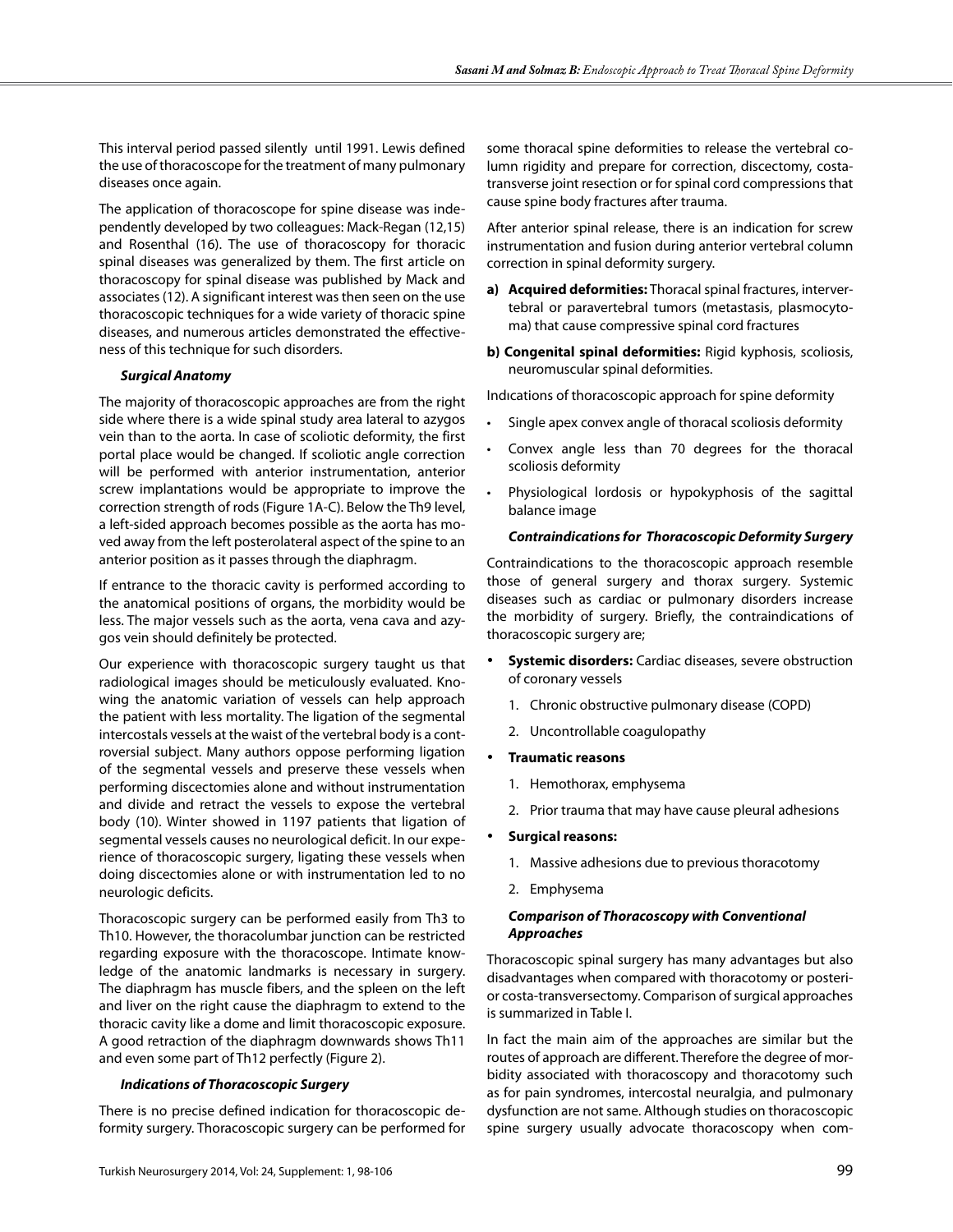

**Figure 1:** Thoracar entrance to the thorax cavity may differ according to the concavity or convexity of the scoliosis angle **A)** right convex apex of scoliosis **B)** normal **C)** left convex apex of scoliosis.



**Figure 2:** Endoscopical anatomy images of the patient operated by means of thoracoscopic surgery in our clinic.

pared with thoracotomy, open surgery has advantages that thoracoscopy lacks such as better exposure, easy surgical manipulation, and easy homeostasis in case of vessel damage. It is obvious that thoracoscopy reduces the morbidity and pain associated with the anterior transthoracic approach while preserving the broad, direct view and unobstructed surgical access to the entire ventral surface of the spine and spinal cord. The other benefits of thoracoscopy are minimal muscular incisions and no rib resection.

# *Application for Thoracoscopic Deformity Surgery*

**Surgical Equipment:** The instruments used in thoracoscopic deformity surgery are the same instruments as those used in endoscopic thorax surgery, but the distance in the thoracoscopic approach is longer than in classical procedures. Therefore longer equipments are used in thoracoscopy. The equipment is shown in Figure 3.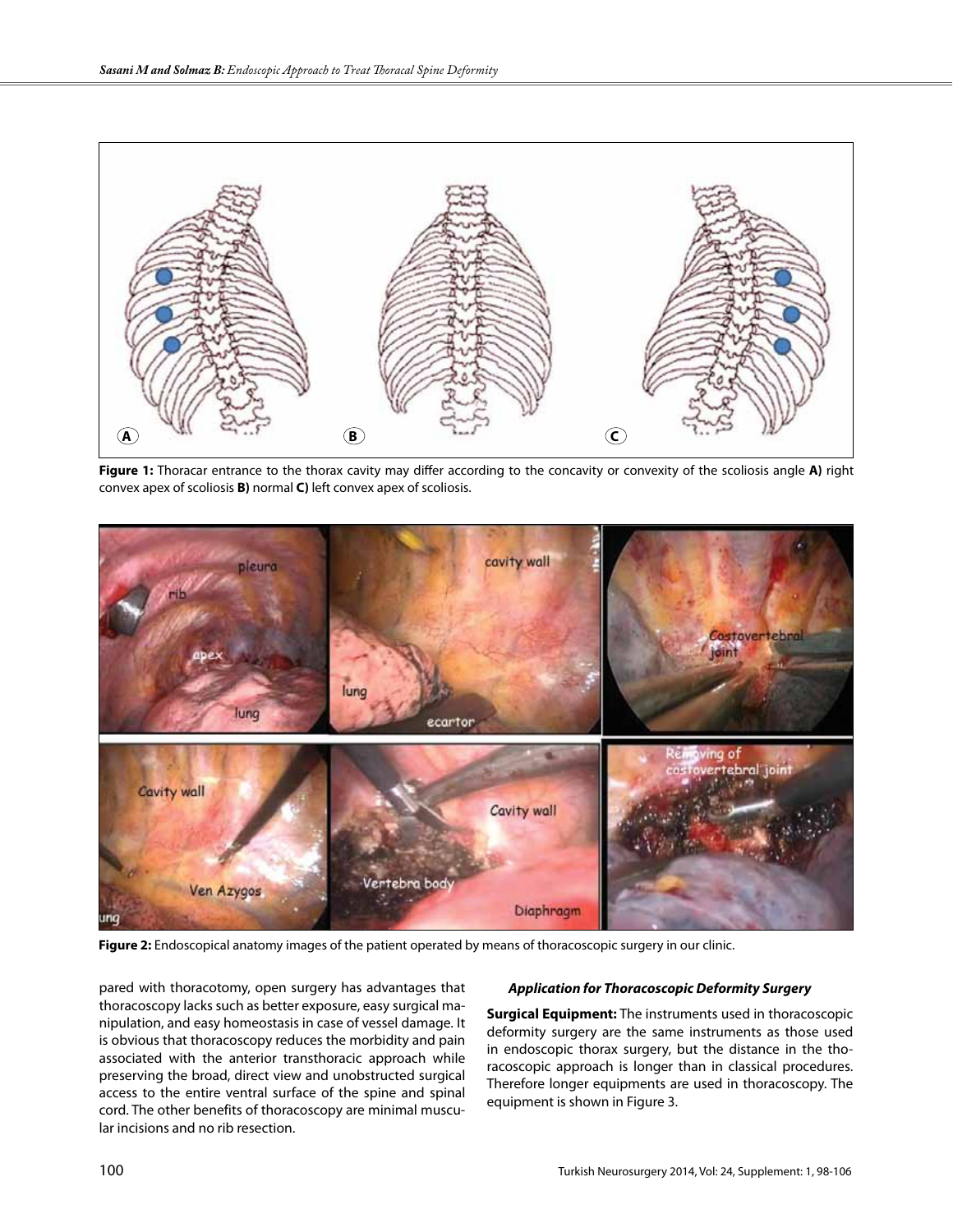| <b>Surgical Approaches</b>                                           | <b>Thoracoscopy</b>                                              | <b>Thoracotomy</b>         | Costotransversectomy                                                        |
|----------------------------------------------------------------------|------------------------------------------------------------------|----------------------------|-----------------------------------------------------------------------------|
| Direction of approach                                                | Anterolateral                                                    | Anterolateral              | Postolateral                                                                |
| View of ventral surface of spinal cord                               | Full, direct                                                     | Full, direct               | Oblique, indirect                                                           |
| Size of incisions                                                    | 1-2.5 cm (x 7.7-10 cm)                                           | 15-37.5 cm                 | $10-30$ cm                                                                  |
| Muscle transaction                                                   | Minimal                                                          | Extensive                  | Moderate or extensive                                                       |
| Postoperative chest tube                                             | Yes                                                              | Yes                        | No                                                                          |
| Access to posterior spinal elements for<br>decompression or fixation | No.                                                              | <b>No</b>                  | <b>Yes</b>                                                                  |
| Access to vertebral bodies for screw-<br>plate fixation              | Yes                                                              | Yes                        | No                                                                          |
| Extent of rib resection or rib retraction                            | 2.5 cm of rib head and<br>proximal rib removed, no<br>retraction | extensive retraction       | 15-30 cm of rib removed, 7.5-17.5 cm of rib removed,<br>moderate retraction |
| Incidence of postoperative intercostal<br>neuralgia                  | Uncommon,<br>often transient                                     | Common.<br>often prolonged | Uncommon,<br>often transient                                                |

**Table I:** Comparison of Operative Approaches to the Thoracic Spine

*From Dickman CA, Karahalios DG: Thoracoscopic spinal surgery. Clin Neurosurg 1996;43: 392-422.*



**Figure 3:** The equipment used in thoracoscopic spine surgery is longer than in classic procedures.

**Operation Room setting:** A spacious operating room is advisable for thoracoscopic deformity surgery. Two monitors, flouroscopy and related personnel and surgeons are needed in the large operation room. The anesthesiology team is positioned at the head of operating table. Flouroscopy equipment is covered with a sterile wrap and is positioned at the foot of operating table (patient) to verify the disease level before incision and to obtain lateral and anteroposterior intraoperative images (Figure 4).

**Patient Positioning:** The procedure is performed under general anesthesia on a radiolucent operating table. Endotracheal intubation with a double-lumen tube is applied to all patients. All initial preparations such as arterial line, central nervous catheter, pneumatic compression stockings and urinary catheter placement are performed. All patients are also prepared for conventional thoracotomy that might be performed if complications occur during thoracoscopic surgery. Then the patients were generally turned and placed in a

right- or left-up lateral decubitus position with the side to be operated on facing up.

**Surgical Technique:** Three to four portal trocars are used depending on localization of the scoliotic deformity apex. The first 10 mm portal is placed directly over the target spine or disc segment posterolaterally between the posterior axillary and the midline. The second portal is at the junction of the anterior axillary line and transverse line that passes from the first portal (Figure 5). This method permitted us compatible manipulation during the procedure and the use of 0 and 30 degree-angled optics in all varieties of spine disorders. Basic considerations such as operating room setup and patient positioning, thoracoscopic imaging and instruments, portal insertion and wound closure and early postoperative management are basically similar for all thoracic spine disorders A 32-Fr chest tube is inserted before lung expansion and wound closure.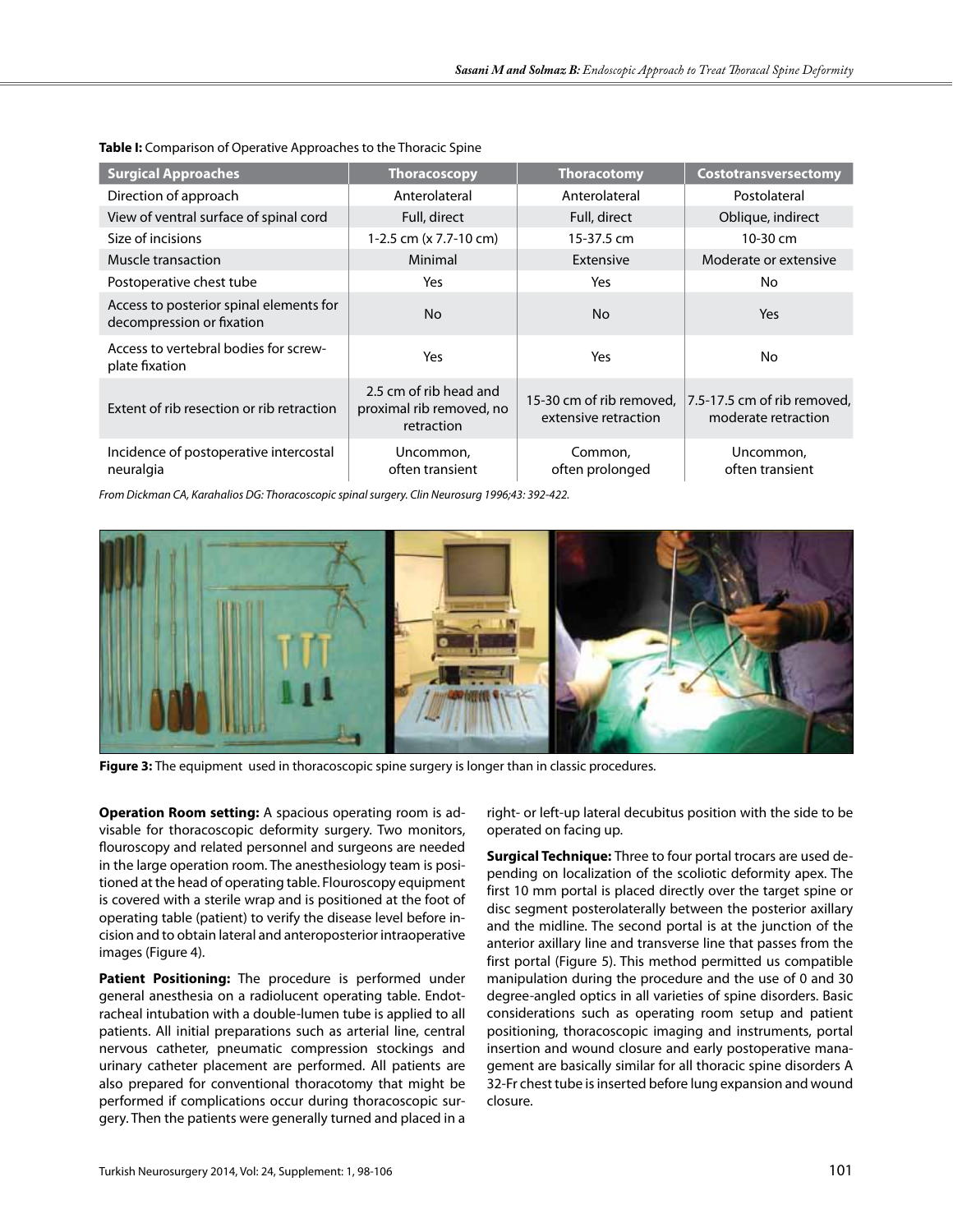

**Figure 4:** Operating room setup and position of the surgery and anesthesiology team, scrub nurse and equipment used for thoracoscopic spine surgery.

**Postoperative care:** The chest tubes were placed at 20cm H2O of suction. All patients were kept in the recovery room ward and monitored closely for heart rate, arterial pressure, respiratory rate, oxygen saturation and any respiratory complications. All patients were examined by plain chest X-ray for adequate lung inflation, and chest CT's obtained in patients to determine any pulmonary complications.

**Complications:** Many potential complications of thoracoscopic spinal surgery have been reported. The most common complications encountered in thoracoscopic spine surgery are intercostal neuralgia (7.7%) and symptomatic atelectasis (6.4 %). Post-operative atelectasis and pneumonia can be decreased by temporarily reinflating the lung intraoperatively. Ventilating the lung for10 minutes for every 2 hours of surgical time is recommended (17). Other thoracoscopic spine surgery complications are excessive (over 2lt) intraoperative blood loss (2.5-5.5 %), pneumonia (1-3%), wound infections (1-3%), and chylothorax (1%) (Figure 6). Cardiac arrhythmias have been reported. These complications are prevented by avoiding monopolar cauterization near the heart and pulmo-

nary lacerations are avoided by minimizing or avoiding lung retraction (17).

Hemidiaphragm and pericardial penetration, tension pneumothorax, long thoracic nerve injury, pulmonary embolism simultaneous bilateral pneumothoraxes and pneumoretroperitoneum which subcutaneous emphysema have been reported less commonly after thoracoscopic spine surgery.

# **Dıscussıon**

Thoracoscopic spine surgery is a minimally invasive technique used to access and treat spinal disorders. Excellent results have been obtained and these are encouraging for the use of this approach (2). Thoracoscopy can be used in a wide variety of spinal disorders such as thoracic spinal deformities. Indeed, thoracoscopic spine surgery is less invasive and as a result it is more advantageous for patients compared with thoracotomy and costotransversectomy; this is supported by recent literature. Rosenthal and Dickman reported their results for 55 patients who underwent thoracic discectomy with thoracoscopic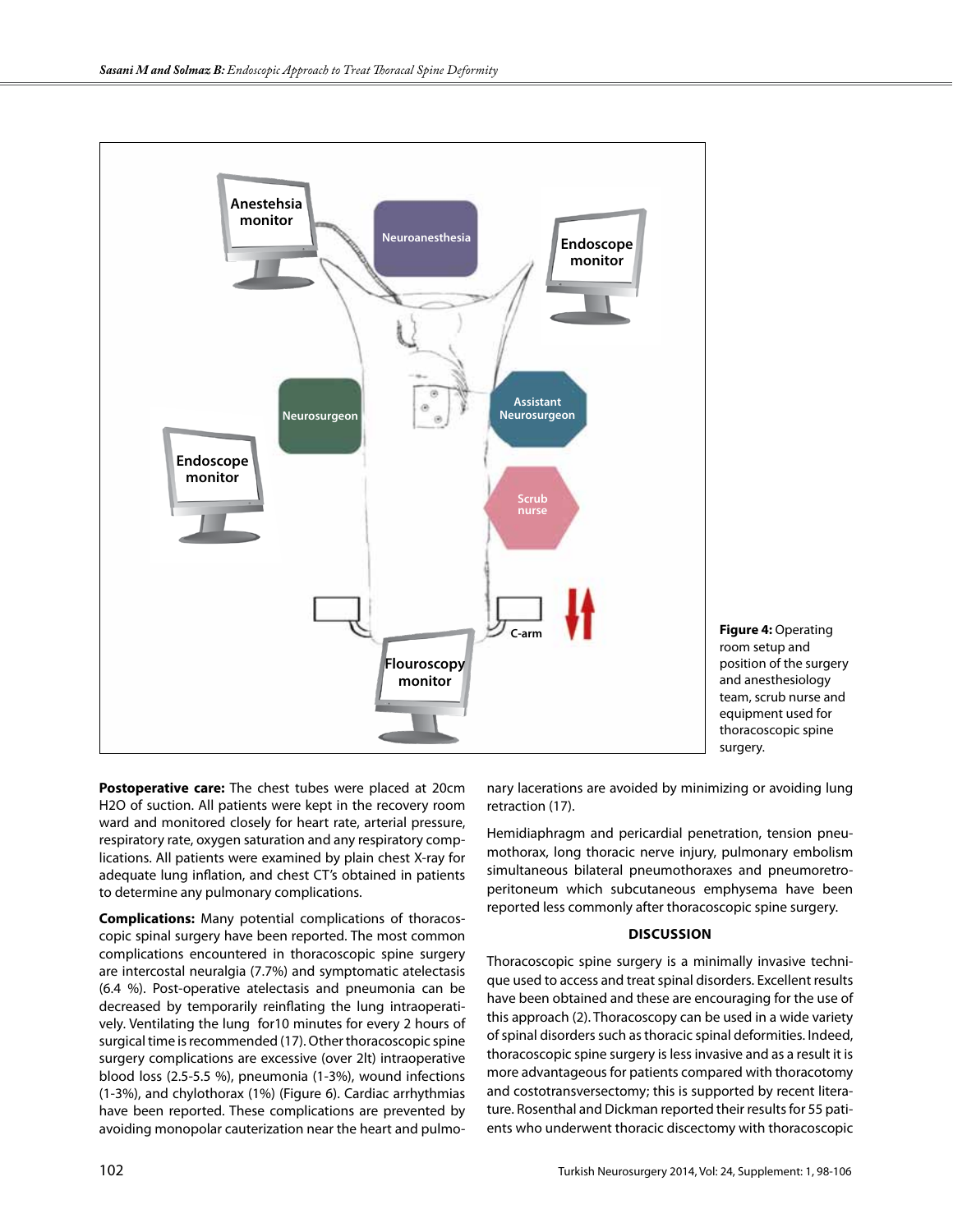microsurgery (16). They compared the results of patients treated with open surgery to those who underwent thoracoscopic surgery. They showed 50% less bleeding and a shorter duration of surgery, less than an hour, with thoracoscopic discectomy. Anand and Regan reported an 84% long-term satisfaction rate for thoracic disc disorders with thoracoscopic surgery and a clinical success rate of 70% for resistant thoracic disc disorders. The dural sac can be seen directly during thoracoscopic surgery and radical debridement can therefore be performed. Kyphotic deformity can be corrected by theuse of an interbody cage and anterior screwing.

Dickman et al. compared the results of patients who underwent open thoracotomy and thoracoscopic surgery (5). They reported a serious decline in the length of stay in the hospital or intensive care unit and the use of narcotics in the thoracoscopic group.

In 1990, Picetti et al. began to perform thoracoscopic deformity surgery at the Kaiser Sacramento spinal center. Only thoracoscopic discectomy with spinal manipulation and costotransverse joint resection was performed to the first few patients (14). Later in 1996, they broadened the use of the thoracoscopic spinal deformity surgery technique by applying instrumentation and fusion after correction with the thoracoscopic approach in patients with scoliosis. Initially, 150 patients underwent this technique. They concluded that their objective was to define a more effective, robust and reproducible method.

Another important issue in thoracic spinal scoliosis deformity is correction of spinal column deformities. After correction, the spinal deformity is generally reduced below 10 degrees or completely corrected according to measuring by the Cobb system. This procedure is performed with the posterior or anterior or combined approach. The spine is made flexible usually with an anterior approach and correction and fixation is achieved with posterior instrumentation. Especially in some younger patients with scoliosis, the spine is made flexible only after resection of the posterior spinal facet joint with the posterior approach and even correction can be achieved. In this group of patients, anterior thoracoscopy or open thoracotomy may not be needed to loosen the spine (Figure 7).

Reduction of the apical convexity angle of spinal deformity according to the Cobb system is proportional to the flexibility of the spine. Therefore, the spine can be freed with the anterior or posterior approach and flexibility of spine can be achi-



**Figure 5:** Three to four portal trocars can be used depending on localization of the target as regards the entire thorax cavity. The number and location of the trocars depends on the kind of spine pathology and anatomic level of the spinal disorder.



**Figure 6:** Chest tube for chylothorax that developed on the second postoperative day after the oral feeding due to injury during thoracoscopic surgery.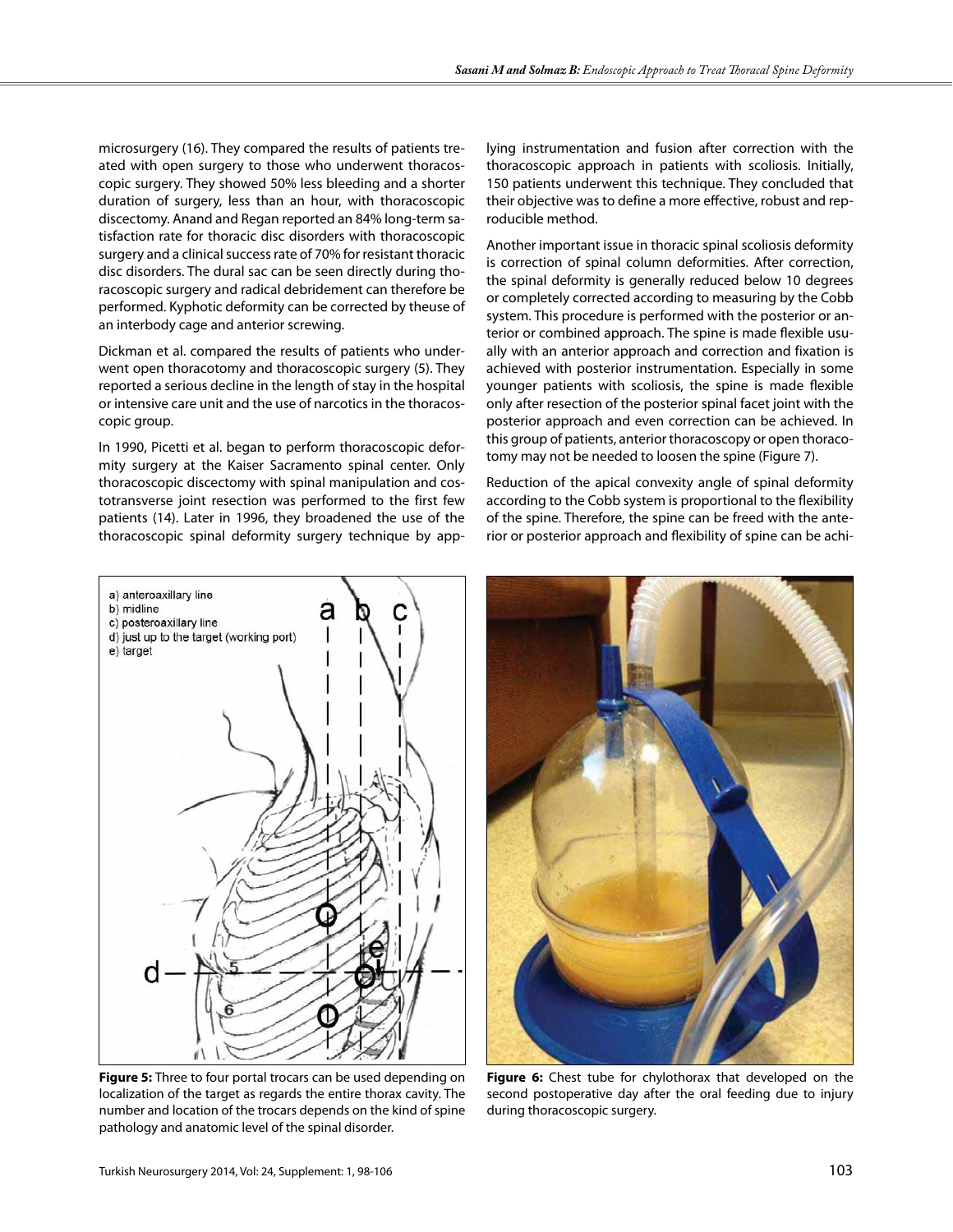

**Figure 7:** Anteroposterior and lateral preoperative x-ray of a 17-year-old male patient. The apex on the convex side angle is 45 degrees according to the Cobb system. After anterior release and posterior instrumentation, the scoliosis convex angle reduced to below 5 degree.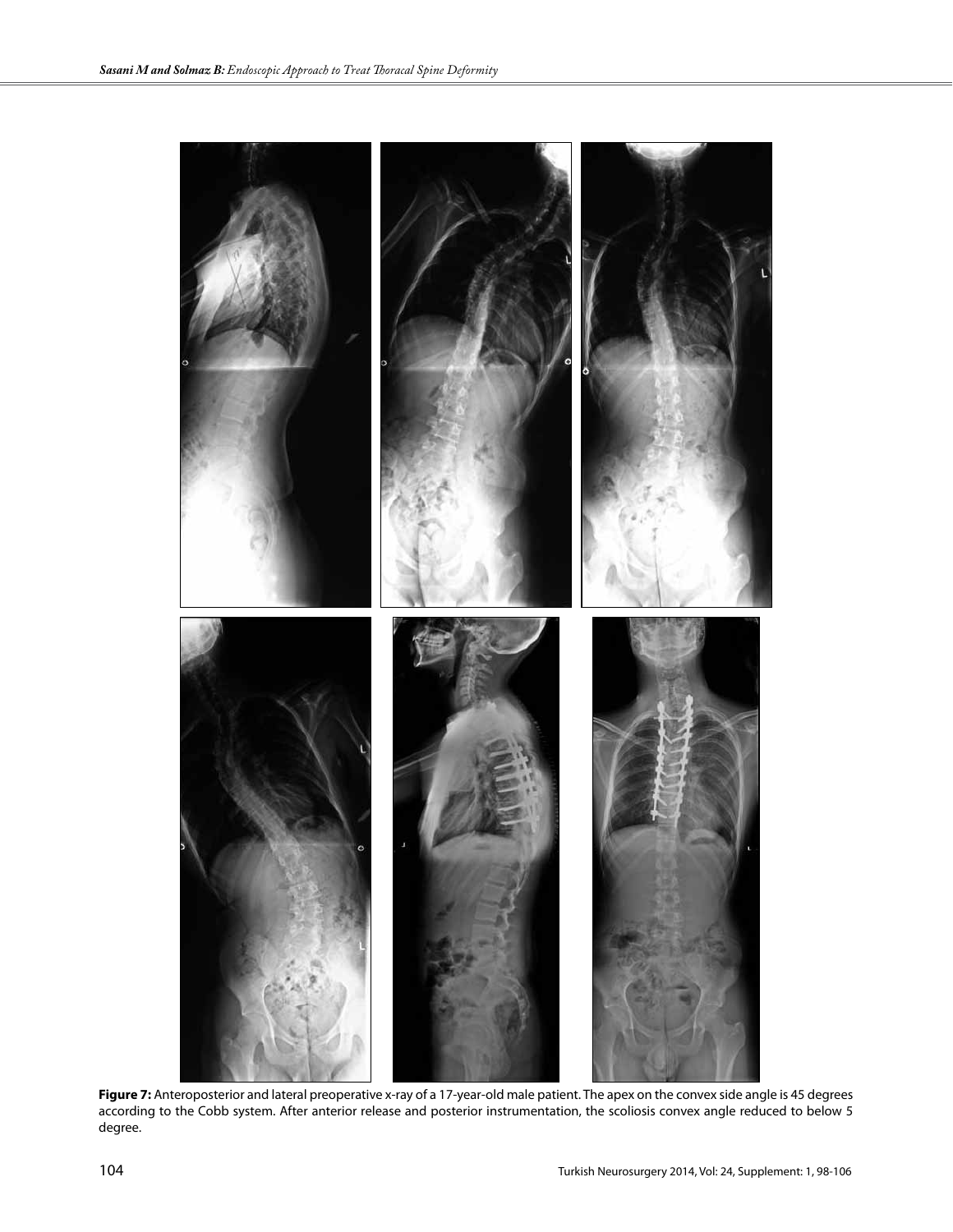

**Figure 8:** Flexibility obtained by spine release by means of thocoscopic discectomy and costotransversectomy.

eved for correction. Spinal flexibility is provided with anterior discectomy, costotransverse joint resection or corpectomy with thoracotomy (Figure 8). All these operations can be also done easily with thoracoscopy. Spinal flexibility was demonstrated experimentally to be equal by both methods (11).

Thoracotomy and thoracoscopy were performed in 138 patients with spinal deformity and results have been published as non-randomized studies (9). According to this study; the required correction in sagittal, coronal and axial planes can be provided with thoracoscopic deformity surgery as with open surgery. It has been reported that the average correction is 50.2% degrees in scoliosis and 20.7 degrees in hypokyphosis; a reduction of axial rotation from 16 degrees to 5 degrees according to the scoliometer was also achieved (14).

When patients treated with thoracoscopic surgery are compared with patients treated with thoracotomy in regards of early pain and morbidity; pain, shoulder dysfunction and pulmonary failure rates are reported to be very low ( 9).

The prevalence of idiopathic scoliosis by Cobb measurement is more than 10 degrees and is 2-3% below the age of 16. Surgery is performed usually for deformities above 40 degrees. The female to male ratio is 10/1 (18).

Lonner et al. reported that the results are similar for deformity surgery with thoracoscopic and open thoracotomy in patients with deformity apex angle less than 70 degrees, one convex apex and normal or hypokyphotic angle (11).

In addition, the 5 -year follow-up results of patients who underwent posterior and anterior surgery due to thoracic deformity showed that radiological findings, lung function and clinical values were not different in the first 2 and 5 years (13).

Chong et al. also used the SRS-22 Patient Questionnaire in patient evaluation in their series like Lonner et al (3). They reported that the result is better than open surgery in patient groups that underwent endoscopic spine mobilization with thoracoscopy in thoracic scoliosis deformity and retroperitoneal mini-incision in lumbar scoliosis deformities (3).

In conclusion, thoracoscopic spine deformity surgery can be performed in patients with normal lordosis or hypokyphosis with one apex convex below 70°. Postoperative surveillance and length of stay in the intensive care unit is shorter with a thoracoscopic approach compared to patients undergoing thoracotomy. Postoperative morbidity and pain is less with the thoracoscopic approach than with thoracotomy.

# **REFERENCES**

- 1. Al-Sayyad MJ, Crawford AH, Wolf RK: Early experiences with video-assisted thoracoscopic surgery: Our first 70 cases. Spine 29(17):1945-1951, 2004
- 2. Burgos J, Rapariz J, Gonzalez-Herranz P: Anterior endoscopic approach to the thoracolumbar spine. Spine 23(22):2427- 2431, 1988
- 3. Chong HS, Kim HS, Ankur N, Kho PA, Kim SJ, Kim do Y, Park JO, Moon SH, Lee HM, Moon ES: Video-assisted thoracoscopic surgery plus lumbar mini-open surgery for adolescent idiopathic scoliosis. Yonsei Med J 52(1):130-136, 2011
- 4. Dickman CA, Karahalios DG: Thoracoscopic spinal surgery. Clin Neurosurg 43:392-422, 1996
- 5. Dickman CA, Rosenthal D, Karahalios DG, et al: Thoracic vertebrectomy and reconstruction using a microsurgical thoracoscopic approach. Neurosurgery 38:279-93, 1996
- 6. Jacobaeus HC: Possibility of the use of cystoscope for investigation of serious cavities. Munch Med Wochenschr 51:2090-2092, 1910
- 7. King AG, Mills TE, Loe WA Jr et al: Video-assisted thoracoscopic surgery in the prone position. Spine 25(18):2403-2406, 2000
- 8. Kuklo TR, Lenke LG: Thoracoscopic spine surgery: Current indications and techniques. Orthop Nurs 19(6):15-22, 2000
- 9. Landreneau RJ, Hazelrigg SR, Mack MJ, Dowling RD, Burke D, Gavlick J, Perrino MK, Ritter PS, Bowers CM, DeFino J, et al: Postoperative pain-related morbidity: Video-assisted thoracic surgery versus thoracotomy. Ann Thorac Surg 56(6):1285- 1289, 1993
- 10. Liu GK, Kit WH: Video assisted thoracoscopic surgery for spinal conditions. Neurol India 53(4):489-498, 2005
- 11. Lonner BS, Auerbach JD, Estreicher M, Milby AH, Kean KE, Panagopoulos G, Chang D: Video-assisted anterior thoracoscopic spinal fusion versus posterior spinal fusion: A comparative study utilizing the SRS-22 outcome instrument. Spine (Phila Pa 1976) 34(2):193-198, 2009
- 12. Mack MJ, Regan JJ, Bobechko WP, et al: Application of thoracoscopy for diseases of the spine. Ann Thorac Surg 56(3):736-738, 1993
- 13. Newton PO, Upasani VV, Lhamby J, Ugrinow VL, Pawelek JB, Bastrom TP: Surgical treatment of main thoracic scoliosis with thoracoscopic anterior instrumentation. A five-year follow-up study. J Bone Joint Surg Am 90(10):2077-2089, 2008